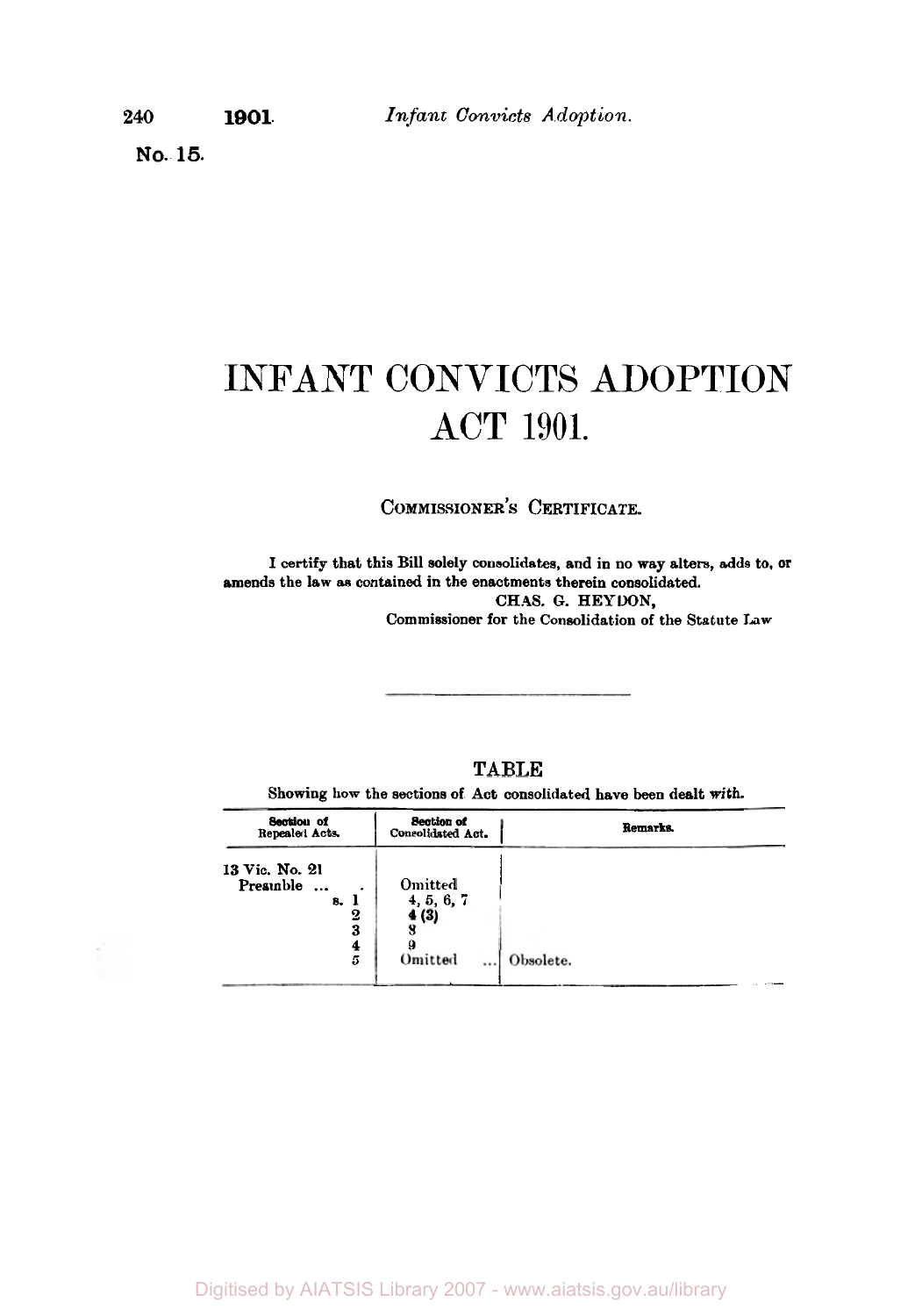## **ACT No.** *XV.,* **1901.**

An Act to consolidate the enactments providing for the **INFANT** CONcare and education of infants who may be convicted **No. 15.** of felony or misdemeanour. [Assented to, 4th October, 1901.]

 $\mathbf{B}^{\text{E}}$  it enacted by the King's Most Excellent Majesty by and with the advice and consent of the Legislative Council and Legislative Assembly of New South Wales in Parliament assembled and by the authority of the same as follows:-

tion Act, **1901.'' 1.** This Act may be cited as the " Infant Convicts Adop- **Short title.** 

2. The Act mentioned in the Schedule hereto is hereby **Repeal.**  repealed.

**3.** In this Act, <u>—</u>**Interpretation.** 

" Court " means the Supreme Court.

" Judge " means Judge of the Supreme Court.

**4. (1)** Whenever any infant under the age of nineteen **Court or Judge may order infant**  years is convicted of felony or misdemeanour the Court **or** a **convict to be**  Judge may if of opinion that it will be for the infant's benefit assigned to the make an order assigning the care or custody of such infant or guardian. during his minority or part thereof to any applicant who is <sup>13 Vic. No. 21, s. 1.</sup> willing to take charge of him and provide for his maintenance and education.

**(2)** The Court or Judge in dealing with such applica- **Court to regard**  tion shall have regard to the prevention of crime the age of the *Ibid.* infant and the circumstances habits and character of **his** parents or testamentary **or** natural guardian.

such terms and conditions and such regulations respecting the order. maintenance education and care of the infant **as** it or he thinks *Ibid*  proper and shall in every case direct that the infant shall not Infant not to be sent beyond seas. during the continuance of the order be sent beyond the seas or  $\overrightarrow{I_{bid}}$  s.2. out of the jurisdiction of the Court. **(3)** The Court or Judge may attach to every order Court may attach terms to

testamentary or natural guardian of the infant and no person  $p_{tid. s. 1.}$ Shall be entitled to use **or** exercise over the infant any **power** or control inconsistent with the order. 5. Every order shall be binding upon the father and Operation of

**S.P.U., Vol. V. 16**